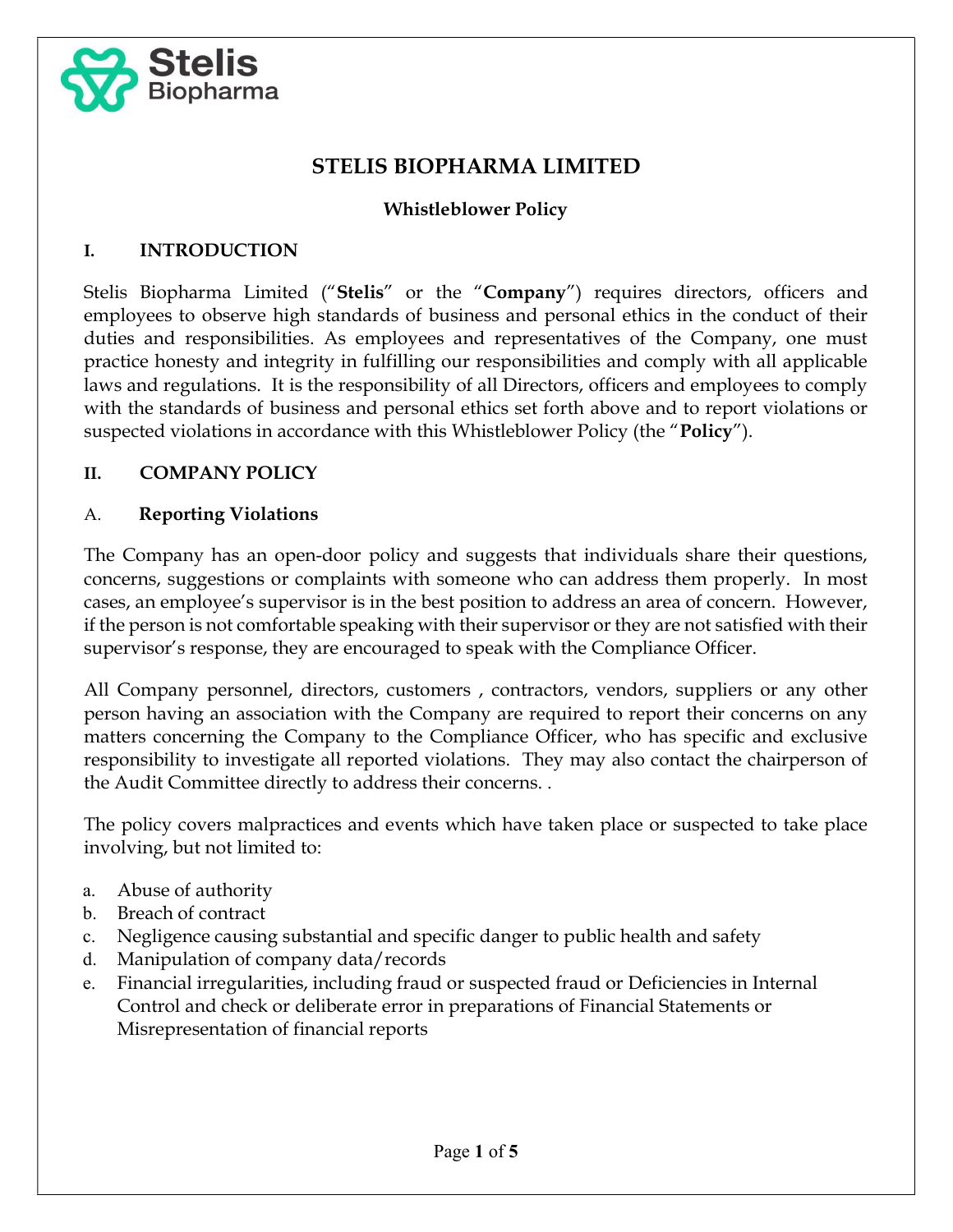

- f. Pilferage of confidential/propriety information
- g. Wastage/misappropriation of company funds/assets
- h. Any unlawful act whether Criminal/ Civil
- i. Deliberate violation of law or regulation
- j. Breach of Company's policy or failure to implement or comply with any approved Company policy

Violations or suspected violations may be submitted confidentially by the complainant or may be submitted anonymously via the Company's Whistleblower Hotline. Reports of violations or suspected violations will be kept confidential to the extent possible, consistent with the need to conduct an adequate investigation.

Anyone filing a complaint concerning a violation or suspected violation of law or the Company's policies must be acting in good faith and have reasonable grounds for believing the information disclosed indicates a violation. Any allegations that prove to have repeatedly been made maliciously or knowingly to be false will be viewed as a serious disciplinary offense.

### B. Handling of Reported Violations

The whistleblowers are encouraged to make all disclosures in writing. Letters can be submitted by hand-delivery, email, courier or by post addressed to the Compliance Officer appointed by the Company. All Protected disclosures concerning financial/accounting matters and those concerning the Compliance Officer and employees at the levels of Vice Presidents and above should be addressed to the Chairperson of the Audit Committee of the Company for investigation.

The Compliance Officer will notify the sender and acknowledge receipt of the reported violation or suspected violation within five business days.

The Compliance Officer will proceed to determine whether the allegations (assuming them to be true only for the purpose of this determination) made in the disclosure constitute a malpractice by discussing with the Chairperson of the Audit Committee. If the Compliance Officer determines that the allegations do not constitute a malpractice, he/she will record this finding with reasons and communicate the same to the Whistleblower.

If the Compliance Officer determines that the allegations constitute a malpractice, he/she will proceed to investigate the disclosure with the assistance of the Whistleblower Committee comprising of senior members from Human Resources, Internal Audit and a representative of the Division/ Department where the breach has occurred, as he/she deems necessary.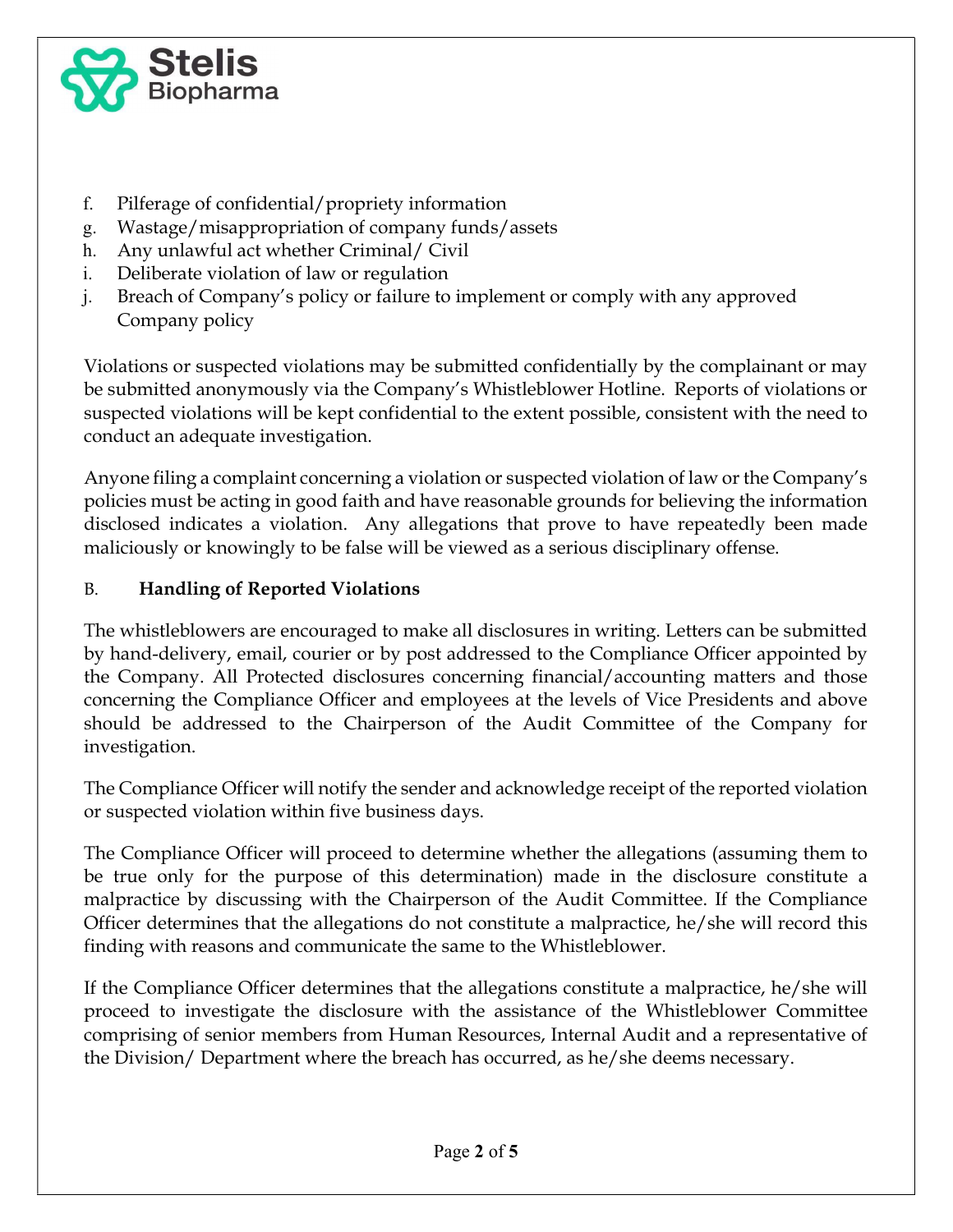

Subjects will normally be informed of the allegations at the outset of a formal investigation and have opportunities for providing their inputs during the investigation. Subjects shall have a duty to co-operate with the Compliance Officer / Chairperson of the Audit Committee or any of the Investigators during investigation to the extent that such co-operation will not compromise selfincrimination protections available under the applicable laws.

All reports will be promptly investigated in a timely manner. If necessary, an external expert/ investigator may be appointed by the Compliance Officer in consultation with the Chairperson of the Audit Committee.

Report containing the findings and recommendations of the Compliance Officer shall be submitted to the Chairperson of the Audit Committee, as soon as practically possible and in any case, not later than 45 days from the date of receipt of the disclosure. Compliance Officer may seek additional time for submission of the report based on the circumstances of the case. Appropriate corrective action shall be taken based on such report. The Compliance officer shall keep the whistleblower informed of such decision.

The investigation may involve study of documents and interviews with various individuals. Any person required to provide documents, access to systems and other information by the Compliance Officer or Whistleblower Committee for the purpose of such investigation shall do so. Individuals with whom the Compliance Officer or Whistleblower Committee requests an interview for the purposes of such investigation shall make themselves available for such interview at reasonable times and shall provide the necessary cooperation for such purpose.

If the malpractice constitutes a criminal offence, the Compliance Officer will bring it to the notice of the Chairperson of the Audit Committee and takes appropriate action including reporting the matter to the police.

### C. No Retaliation

No director, officer or employee who in good faith reports a violation of law or the Company's policies shall suffer harassment, retaliation or adverse employment consequence. An employee who retaliates against someone who has reported a violation in good faith is subject to discipline up to and including termination of employment.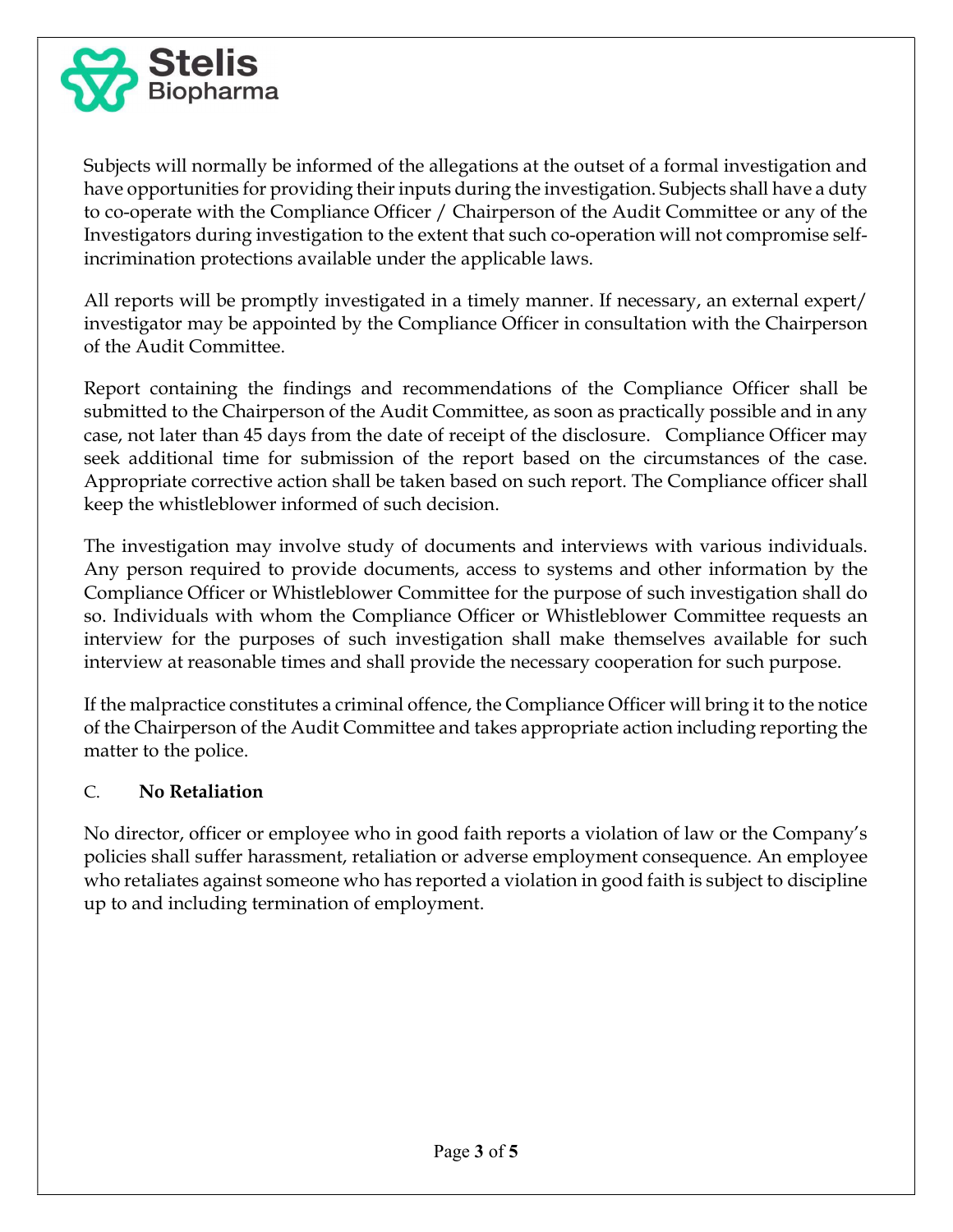

### III. CONTACT INFORMATION

You can submit your complaint anonymously via email at whistleblower@stelis.com

All questions regarding this Policy should be directed to the Compliance Officer.

### Contact detail of Chairperson of Audit Committee

Ms. Vineeta Rai Stelis Biopharma Limited Star 1, Third Floor Bannerghatta Road Bangalore 560076, India Email id: vineetarai55@gmail.com

### Contact details of the Compliance Officer

 Mr. P R Kannan Stelis Biopharma Limited Star 1, Third Floor Bannerghatta Road Bangalore 560076, India Email: Kannan.pr@stelis.com Ph: +91 80 6784 0119

#### Whistleblower Hotline:

1800-102-6969

If a protected disclosure is received by any executive of the Company other than Chairperson of Audit Committee or the Compliance Officer, the same should be forwarded to the Company's Compliance Officer or the Chairperson of the Audit Committee for further action. Appropriate care must be taken to keep the identity of the Whistle Blower confidential.